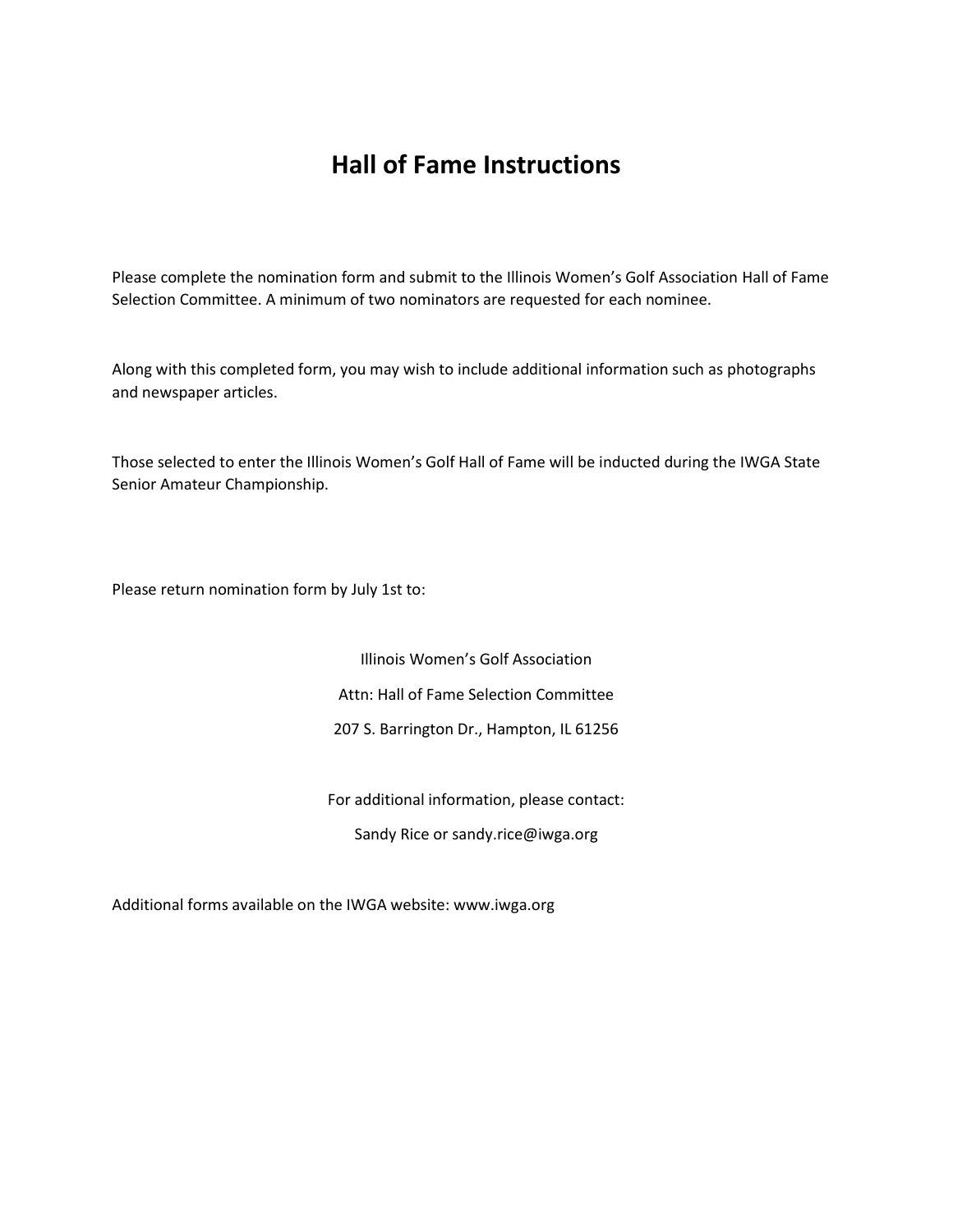## ILLINOIS WOMEN'S GOLF ASSOCIATION

Hall of Fame Nomination Form

|                                                 | *Please write address of the nominee or closest living relative:                                           |         |
|-------------------------------------------------|------------------------------------------------------------------------------------------------------------|---------|
|                                                 |                                                                                                            |         |
|                                                 |                                                                                                            |         |
|                                                 |                                                                                                            |         |
| needed.)                                        | Describe the nominee's contributions to golf for the women and girls of Illinois: (Use additional sheet as |         |
|                                                 |                                                                                                            |         |
|                                                 | Affiliations and Achievements: (Use additional sheet as needed.)                                           |         |
|                                                 |                                                                                                            |         |
| Submitted by the following two nominators:      |                                                                                                            |         |
|                                                 |                                                                                                            | E-mail: |
| <u> 1989 - Johann John Stone, mars et al. (</u> | Nominator #2: Address:                                                                                     |         |
|                                                 |                                                                                                            |         |

Please return nomination form by July 1st to:

Illinois Women's Golf Association Attn:

Hall of Fame Selection Committee

207 S. Barrington Dr.,

Hampton, IL 61256